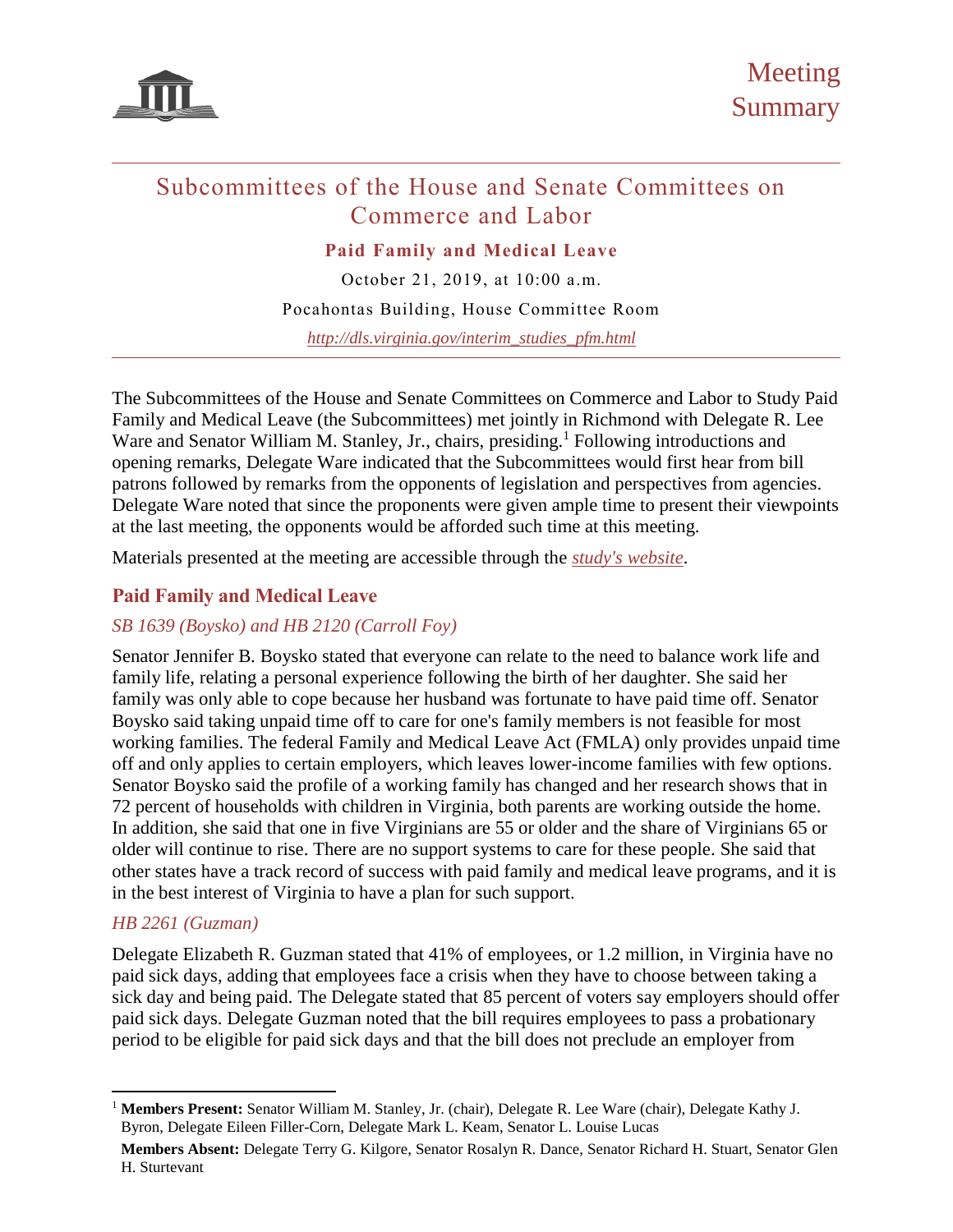providing a more generous benefit. She explained that the bill would be good for businesses by helping to prevent workplace injuries, lost productivity, and other adverse outcomes.

# **Opponents**

# *Eric Terry, President, Virginia Restaurant, Lodging and Travel Association*

Mr. Terry stated that his organization membership includes 15,000 restaurants and 400,000 employees. A paid family and medical leave program would have a significant impact on the restaurant industry and could cost up to \$36,000 per restaurant per year, he said, adding that while the restaurant industry is doing well in Virginia, profit margins are small and the market may not be able to bear the substantial cost. Delegate Ware asked Mr. Terry what the industry was doing to support employees who need paid time off. Mr. Terry responded by saying that companies should do what they see fit and that the market, not the government, should dictate compensation and benefits. Mr. Terry said the industry does a good job of taking care of its fulltime employees but many restaurant employees are part time or seasonal. Additionally, many of the hotels Mr. Terry represents already offer paid leave programs and are concerned that this program would interfere with their existing benefits programs.

# *Keith Martin, Virginia Chamber of Commerce*

Mr. Martin expressed concerns about how a paid family and medical leave program would affect existing benefits programs. He noted a study that while only 19 percent of employers offer paid family and medical leave benefits similar to the requirements of the bills discussed, over 71 percent of employers offered paid sick leave. Additionally, he reported that a nationwide trend is for employers to provide unrestricted paid time off without individual categories of leave. A paid family and leave program would restrict employers' ability to offer such flexible leave packages. Additionally, employers are concerned with the administrative burden of the legislation.

# *Ashley MacLeay, Director of External Relations for the Independent Women's Forum*

Ms. MacLeay noted that she just came back from maternity leave and while she understands the struggles families face, the proposed bills are misguided and not the right policy solution. Ms. MacLeay stated that 94 percent of employees in the United States already have access to some form of time off. The bills present a danger of replacing existing benefits programs, and additional paid leave may no longer be offered, she said. Many employers currently offer benefits more generous than those required under the proposed bills, she stated, saying that there are no one-size-fits-all programs. Ms. MacLeay stated that women should be concerned about discrimination if the bills pass and that the program would take a woman's ability to negotiate paid family and medical leave in exchange for another benefit like higher compensation. Additionally, Ms. MacLeay said that other countries with paid family and medical leave have larger gender wage gaps. A paid family and medical leave program may benefit upper-income women but will harm those with a low income. Ms. MacLeay's organization has pushed for other policy options, including tax-free savings accounts and state and federal tax credits.

# *Kate Baker, Virginia Retail Federation*

Ms. Baker stated that her organization opposes the proposals. She notes that a large number of retailers cannot afford to offer paid family and medical leave. The employers operate on tight margins and an increase in benefits costs could cause layoffs and closures. Retailers strive to provide the benefits that they can afford without being mandated to do so, she said. Delegate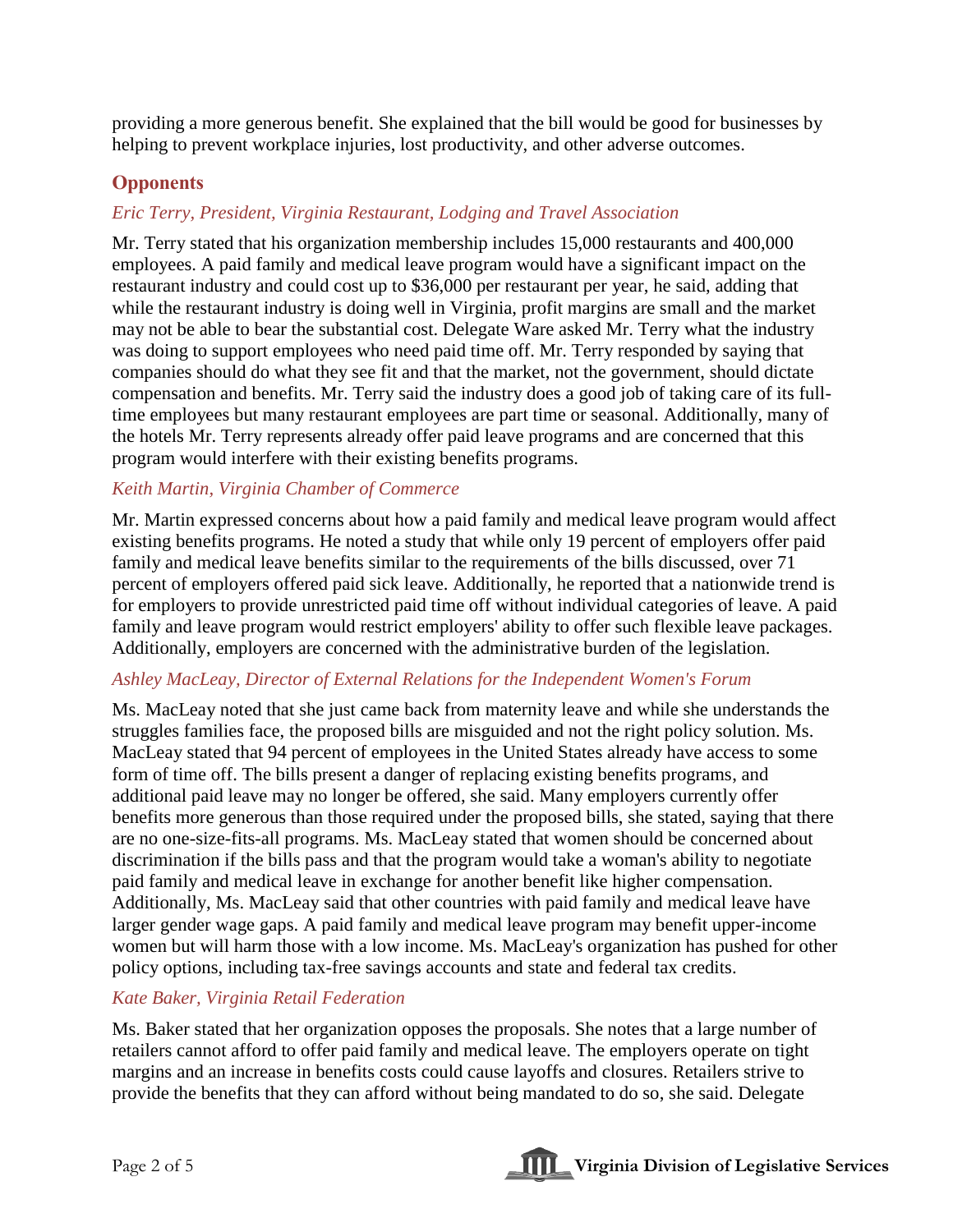Ware asked Ms. Baker to relate the practice of retailers when they face the kind of circumstances that require paid family and medical leave. Ms. Baker responded that many retailers address this on a case-by-case basis and often employees are considered to be family, for which the employers do what is necessary to keep their employees happy.

## *Nicole Riley, National Federation of Independent Businesses*

Ms. Riley stated that her organization represents hundreds of thousands of small business owners across all sectors with 6,000 dues paying members in Virginia. She said her organization is opposed to the proposals. Ms. Riley explained that small business owners understand the need for a flexible workplace and that 73 percent of small business owners already offer paid time off and 67 percent offer more than two weeks of paid time off. She said small businesses offer the best benefits packages they can afford, and one study indicated that enactment of a similar bill in Colorado would have resulted in the loss of 14,000 jobs. Ms. Riley said businesses just can't afford to offer what is required under the proposed bills and that her organization is focused on keeping Virginia the best state in which to do business.

# **Additional Questions**

Following opponents' remarks, Delegate Ware opened the floor for further questions from members of the Subcommittees. Delegate Mark L. Keam stated that generally it is best to let the marketplace find a solution but the market hasn't or can't find a solution to the problems addressed by these proposed bills. Delegate Keam asked opponents how they could find common ground between employers who were providing adequate benefits and those who are not able to and whether the Commonwealth should have a minimum benefit or the best should be chosen and made the standard. Ms. MacLeay responded by saying that those with low incomes still couldn't take leave under a paid family and medical leave program as proposed because 70 percent of pay is not enough. Even if the money were adequate, she said, it does not get to a lower-paid employee fast enough for it to help. Mr. Terry responded that the program would create disparities among industries. While the banking industry may only require one employee per \$1 million in sales, the restaurant industry requires 25 employees to generate the same amount in sales. A paid family and medical leave program could also create regional disparities, he said, adding that proposals need to look at each industry and each region of the Commonwealth. Mr. Martin responded that employment is currently a seller's market and many firms are offering generous leave packages to attract top talent. Employers who offer unrestricted paid time off are concerned that a mandated paid family and medical leave program will affect their ability to attract talent by offering such flexible benefits.

Delegate Kathy J. Byron said she is concerned not just about the funding of a paid family and medical leave program but that, like other forms of mandated insurance, many don't need or don't want these benefits. Additionally, Delegate Byron said many economists have stated that the costs of mandated benefits are greater for women than it is for men because it would result in fewer opportunities and lower pay.

**THE** Virginia Division of Legislative Services Page 3 of 5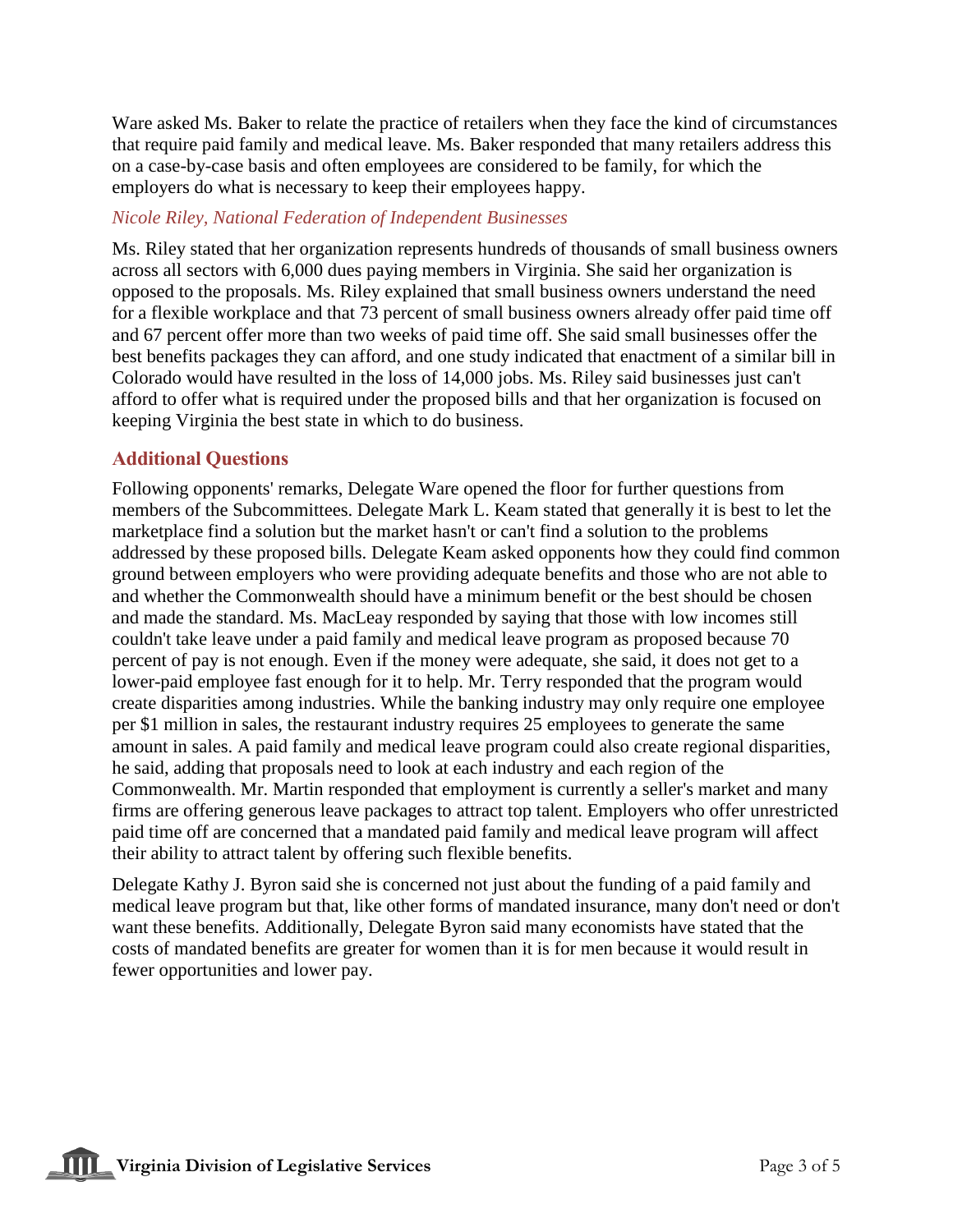# **Virginia Employment Commission**

# *Valerie Braxton-Williams, Confidential Assistant for Policy and Legislation, Virginia Employment Commission (the Commission)*

Ms. Braxton-Williams, presented the perspective of the Commission on HB 2120. She noted that the administration did not have a position on the bill. The Commission estimates that the paid family and medical leave program under the bill would require a one percent contribution rate of taxable wages. This would amount to \$1.73 billion through the first year that would cover the estimated startup and administrative costs of \$73.5 million and \$33.5 million, respectively, in addition to benefits payments. Administration of the program could require up to 250 additional FTE positions. The Commission estimates a utilization rate of 2.73 percent and an average benefit of \$765 per week. Members of the Subcommittees had concerns regarding the moneys in the fund being used for other purposes. Ms. Braxton-Williams confirmed that the bill does not prohibit the funds from being diverted for other purposes.

Ms. Braxton-Williams pointed out that the Commission is fully federally funded to administer the unemployment insurance program. The Commission is not authorized to use such federal funds for other programs. The agency would need a state appropriation to administer any new paid family and medical leave program. She also noted that, under the bill, administrative and benefits funds are comingled and the bill does not specify the ratio of administrative costs to benefits payments. Additionally, there is no mechanism for taxation of benefits in the bill if it is determined that the IRS requires such taxation, and there are no enforcement provisions in the bill.

#### **Department of Labor and Industry**

#### *Robert Feild, Senior Attorney, Department of Labor and Industry (the Department)*

Mr. Feild said the Department agreed with the testimony from the Virginia Employment Commission regarding the bills dealing with a paid family and medical leave program. The Department does not currently run any benefits programs, and enforcing labor laws is the closest thing they currently do to running a benefits program, he said. The Department has no position on HB 2261 by Delegate Guzman, but under the legislation, the Department would enforce the mandated sick leave. Mr. Feild stated that the Department looked at other states to assess the requirements of enforcing such a measure and it estimates that it would receive 145 to 190 contacts that would require a response from the Department. This would require two FTE positions to respond to the contacts. Mr. Feild noted that the Department would also need regulatory authority to work out details not addressed in the bill.

# **Public Comment**

Vicky Shabo, of New America, stated that the paid family and medical leave program proposed by the bills is an insurance program with low-cost premiums and benefits for when an individual needs it. Very few employees have access to paid family and medical leave, and in the jurisdictions that do have such a program, employers have found that the program is less onerous than predicated and that there is less employee turnover, she said. Clayton Merrick, of the Northern Virginia Chamber of Commerce, commented that a state-mandated paid family and medical leave program limits an employer's ability to attract talent with more flexible leave programs and that it would raise the cost of doing business in Virginia.